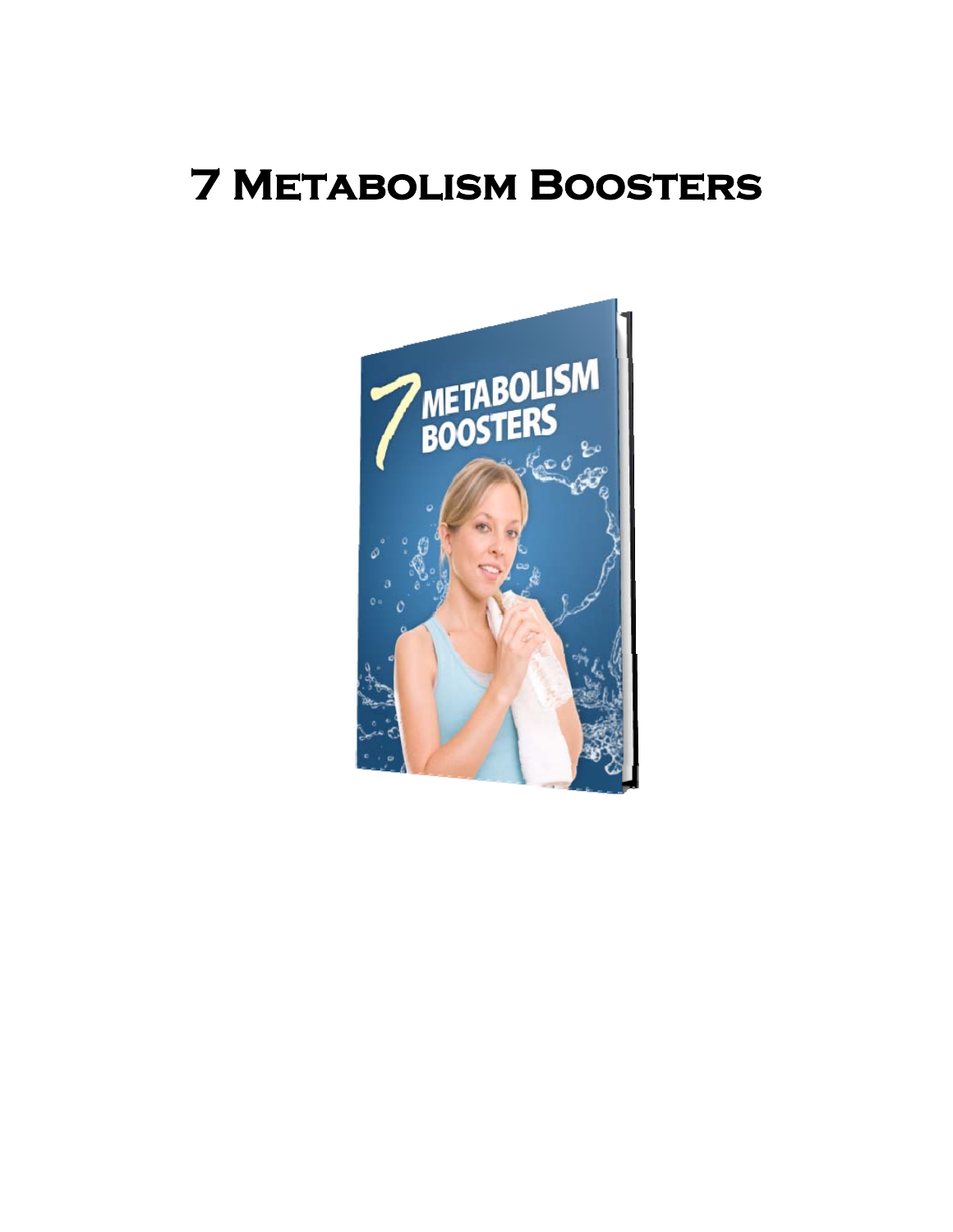Deep inside every person, there is a desire to be fitter, healthier, thinner. Thankfully, buried not quite as deep inside is the perfect mechanism to make it possible: metabolism. Depending on an intricate system of enzymes and hormones, your metabolism is what determines how efficiently your body burns off the food you consume.

Though some of your ability to obtain and maintain a high metabolism is genetic, low-metabolism genes are no reason to throw in the towel. If you're willing to take the necessary steps, you can increase your metabolism to ensure your body is hard at work, burning unwanted calories, no matter what your genes look like or what you happen to be doing.

Ready to give your metabolism a big boost? Read on to learn about seven tried-and-true ways to raise your metabolism to new heights.

## **#1: Eat Breakfast**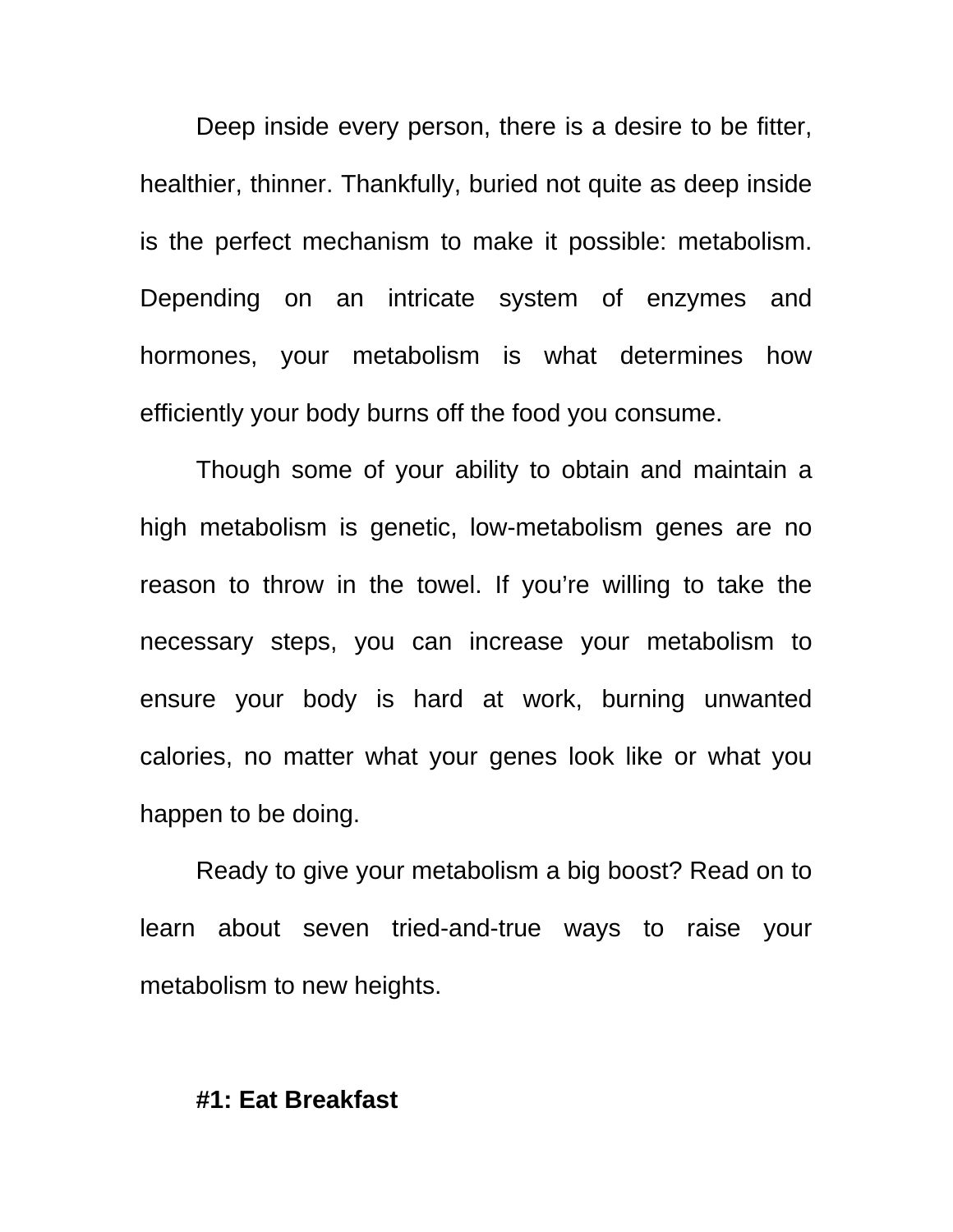If you're not eating breakfast every day, you're doing your metabolism and your entire being a disservice. Even skipping one day of breakfast can slow your metabolism. How? By forcing your body to get out of its comfort zone. Suddenly, instead of receiving a heaping helping of calories to start the day, your body gets nothing. So it does what any smart organism would do: it clings to every ounce of energy it can find. In order for your body to survive as long as possible, it's got to keep hold of calories and your metabolism will have to slow down, which it does willingly.

To help your metabolism sidestep hunger-induced slowdowns, eat a good breakfast with plenty of long-lasting calories from foods such as eggs and oatmeal. By eating foods like this for breakfast, you'll feel full longer, enabling your metabolism to work at its peak and preventing your body from going into save-the-calories mode.

### **#2: Drink It Down**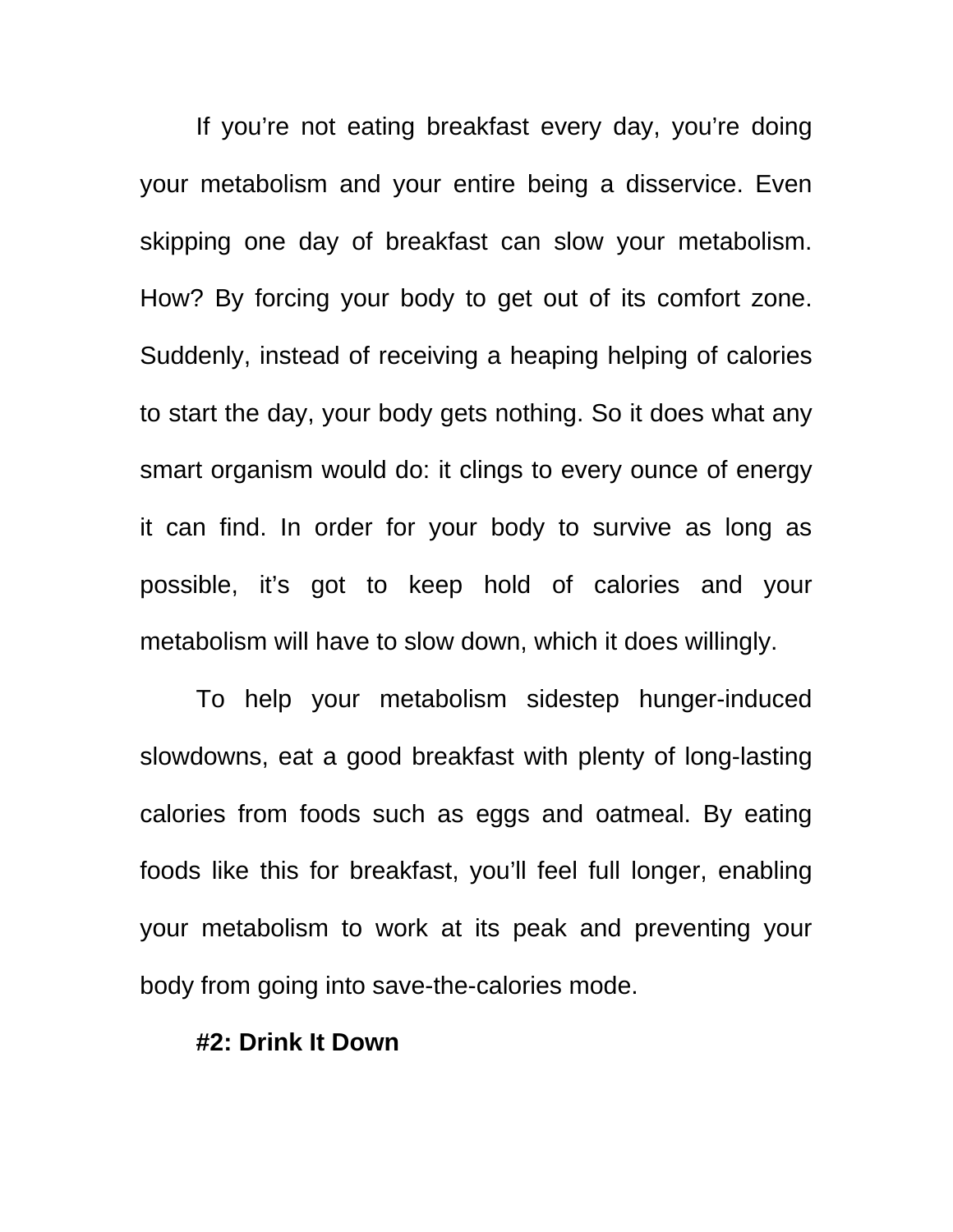Somewhere along the line, you probably heard that drinking cold water helps you burn calories, as your body has to work to warm the water up to your body temperature. Though this may seem like a silly old wives' tale, it is true. And while you probably won't shed pound after pound just by drinking cold water, you will definitely toss a few calories off your frame by doing it consistently.

Have sensitive teeth and can't handle ice-cold water? No problem. Regardless of the temperature you prefer to drink your water, simply drinking between 64 and 96 ounces of water every day assists your metabolism. Of course, the word "simply" may not have been the best to use. It may seem an easy way to increase your metabolism, but downing 8 to 12 glasses of water a day is no easy task. It may actually take as much work as the next step.

#### **#3: Muscle Up**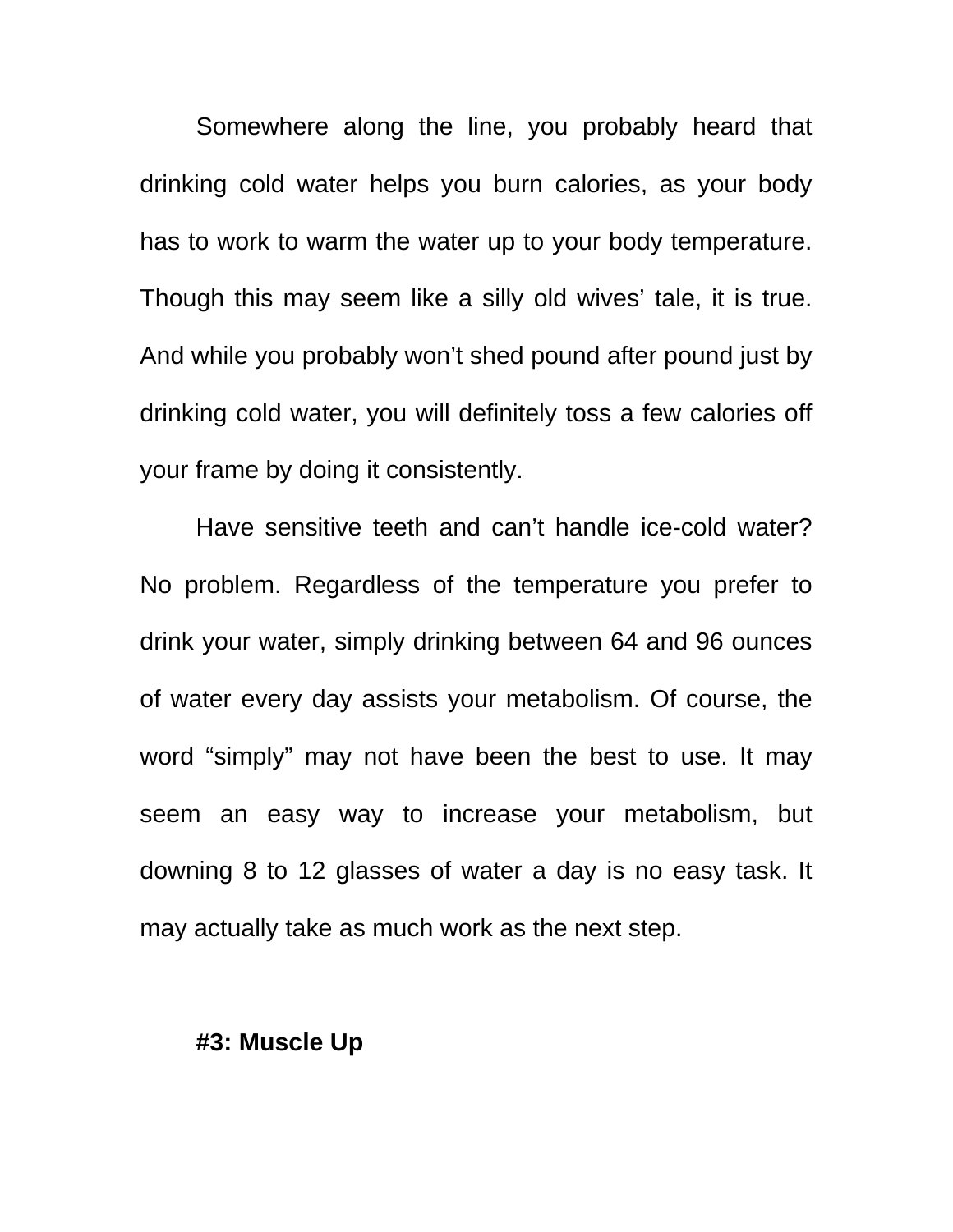It's commonly known that muscle burns more calories than fat. To get your metabolism on the up and up, you'll need more muscle, which can be achieved through two methods: aerobic exercise and strength training. On the aerobics side, you'll want to pick up between 30 minutes and an hour of walking, running, swimming, cycling, or aerobics three to five days a week. But if you want the maximum boost for your metabolism, your exercise routine can't end on the stationary bicycle. You're going to have to pick up the free weights and start lifting.

For the best metabolism boost, perform strength training at least three days a week, using free weights or resistance bands. And while gaining lots of muscle mass is fine, your main goal is to turn any potentially pudgy areas into lean, mean muscle. To do this, you don't have to necessarily cause your body to get bigger—just fitter. Also, ladies shouldn't be concerned about piling on excess muscle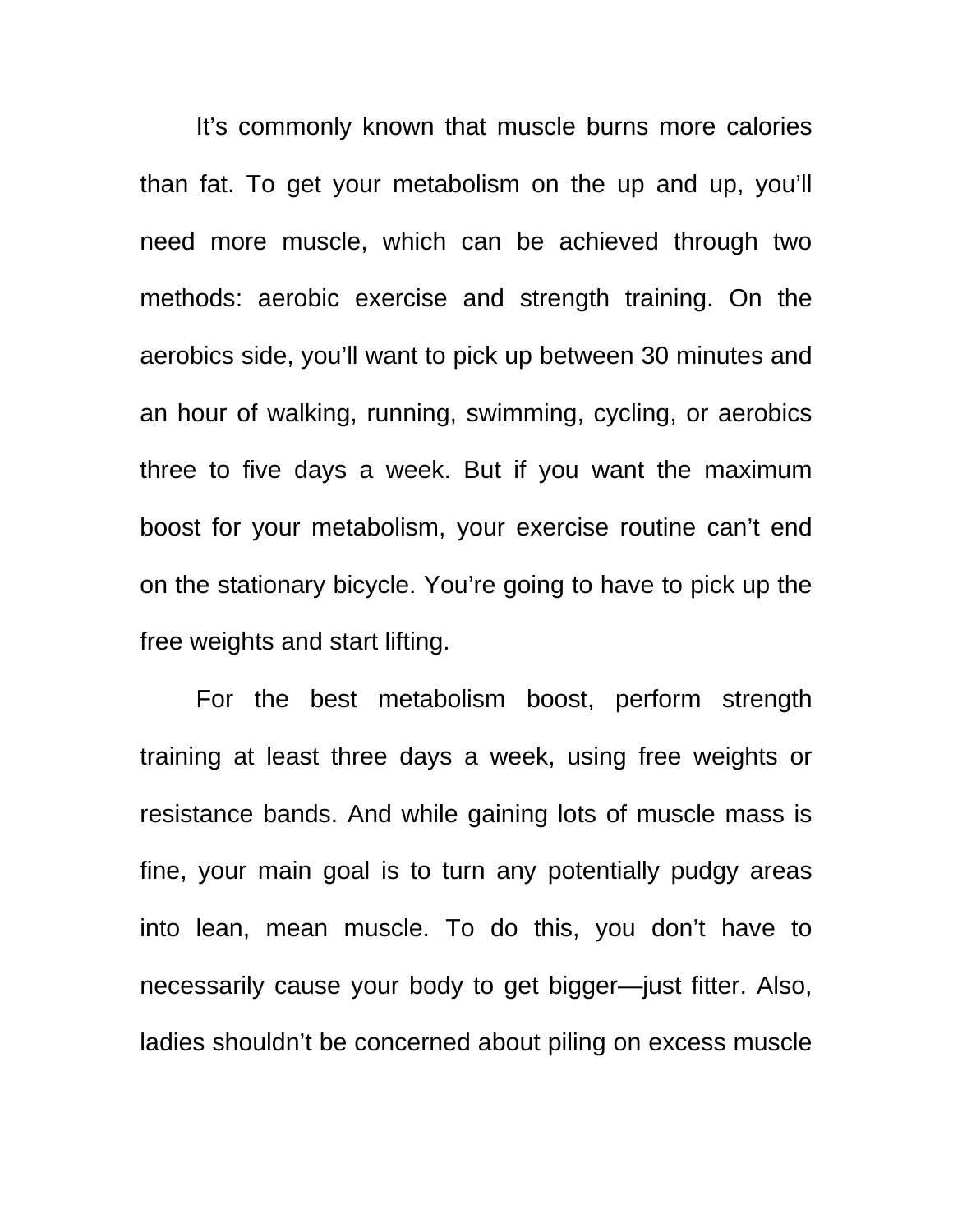mass through weight lifting, as they don't typically have the hormones that make it possible to pile on gigantic muscles.

# **#4: Pack in the Protein**

It may be easier to run down the street for a greasy burger or salad, but if you want to beef up your metabolism's ability to function properly, protein-packed lunches and dinners are a must. Along with helping you stay full for a good amount of time, protein requires your body to expend more energy to digest (causing a spike in metabolism) and is also essential to help in your quest for building more lean muscle mass.

How much protein is enough? Ideally, you'll want about 30 grams in each meal every day. This comes out to about 4 ounces of chicken (approximately the size of a deck of playing cards), a cup of low-fat cottage cheese, threequarters of a cup of tofu, or 4.5 ounces of canned tuna fish.

As for the rest of your meals, some fresh fruit or vegetables will do nicely. In the event fruits and veggies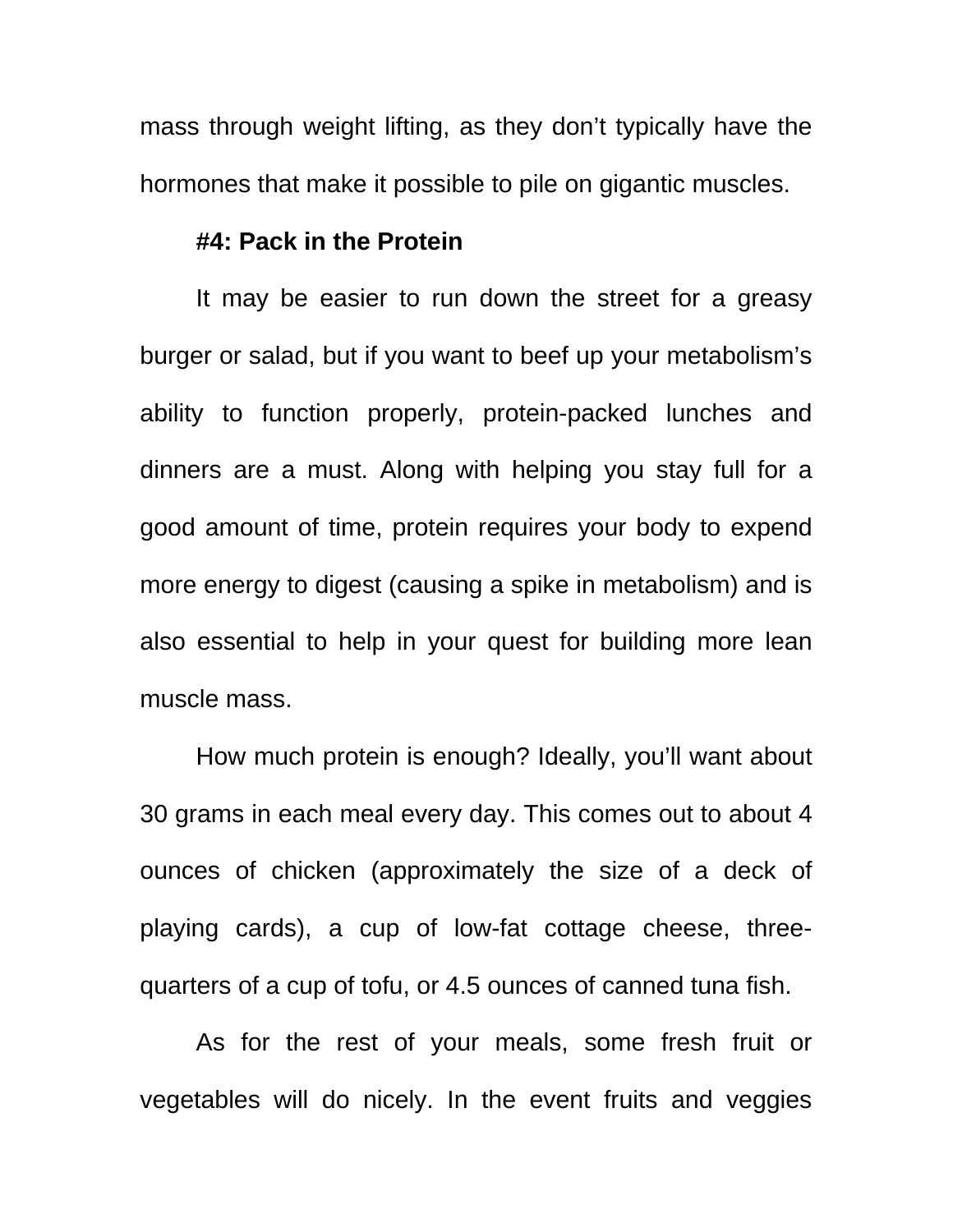aren't on hand, just make sure whatever you eat to complement your protein won't turn your otherwise helpful lunch into a gut- and butt-growing meal that makes you want to take a nap instead of hitting the gym to continue increasing your metabolism.

## **#5: Saw Lots of Zs**

While you're sleeping, it is impossible to send e-mails, create charts, or prepare for a big speech you have to give at an upcoming seminar. These downsides don't make sleep your enemy. Rather, sleep is your friend. Because if you don't get enough sleep every night, you can kiss your metabolism-growing ways goodbye.

According to research, a lack of sleep is a key contributor to unwanted pounds. One of the reasons this happens is because sleep deprivation messes with the amount of energy-regulating hormones your body creates. When this happens, your metabolism isn't quite sure what to do. So it slows down.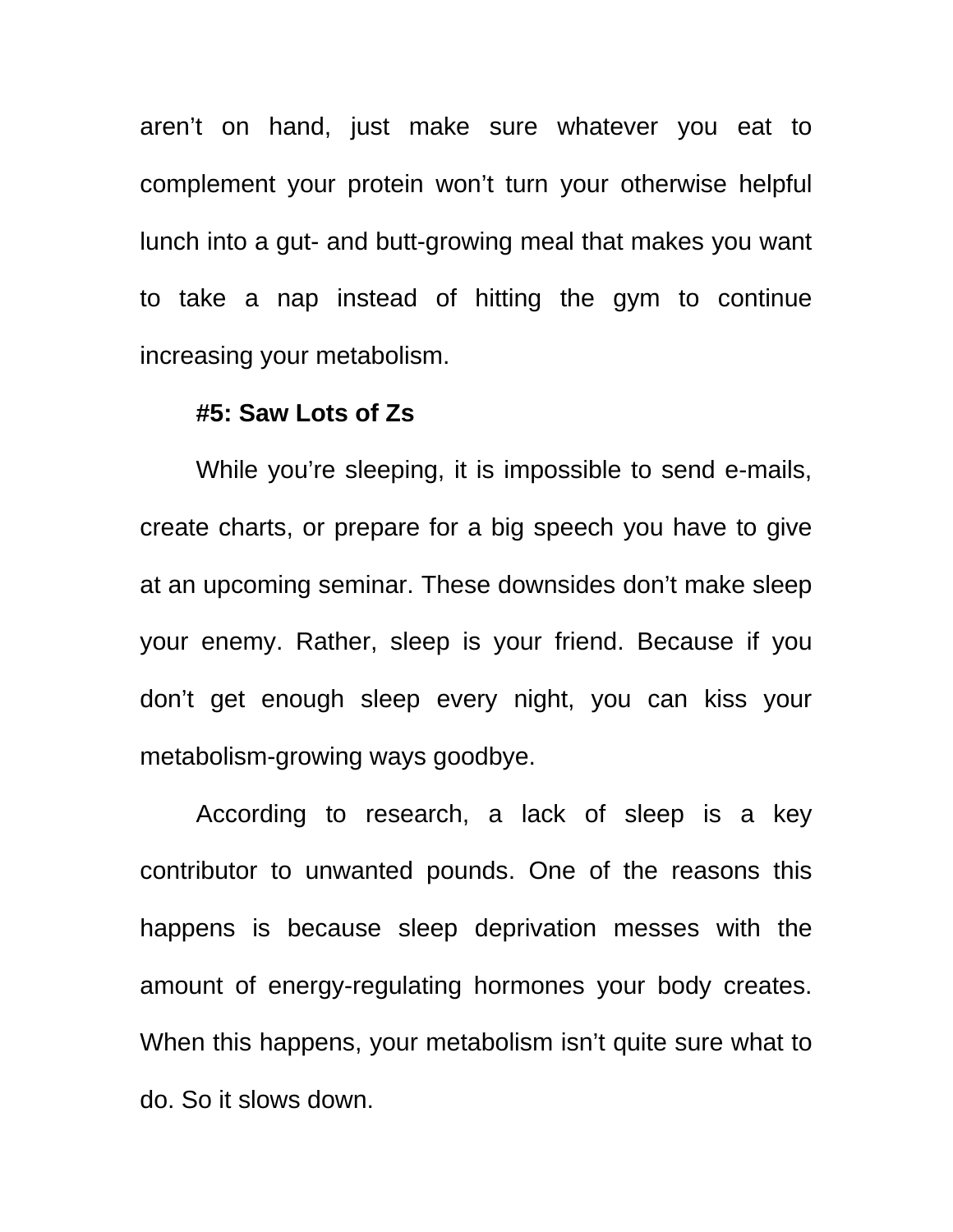Of course, the other reason staying up late causes you to put on extra pounds is the tendency to eat late-night snacks. If you've ever partaken of a post-bedtime snack, it probably wasn't a handful of carrot sticks and water, was it?

Instead of putting your body at risk for packing on the pounds and putting your metabolism at a disadvantage, lay down for about eight hours each night. Your entire physical and emotional being will benefit.

## **#6: Chow Down Frequently**

For most people, life revolves around three special times: breakfast, lunch, and dinner. Breaking away from the three-a-day routine and trading for smaller, more frequent meals is yet another way to help your metabolism to run full steam ahead.

The reason to consider changing your eating habits is the same reason you should eat breakfast to start your day. By eating throughout the day, your body never fears going without food. As a result, your metabolism is free to push as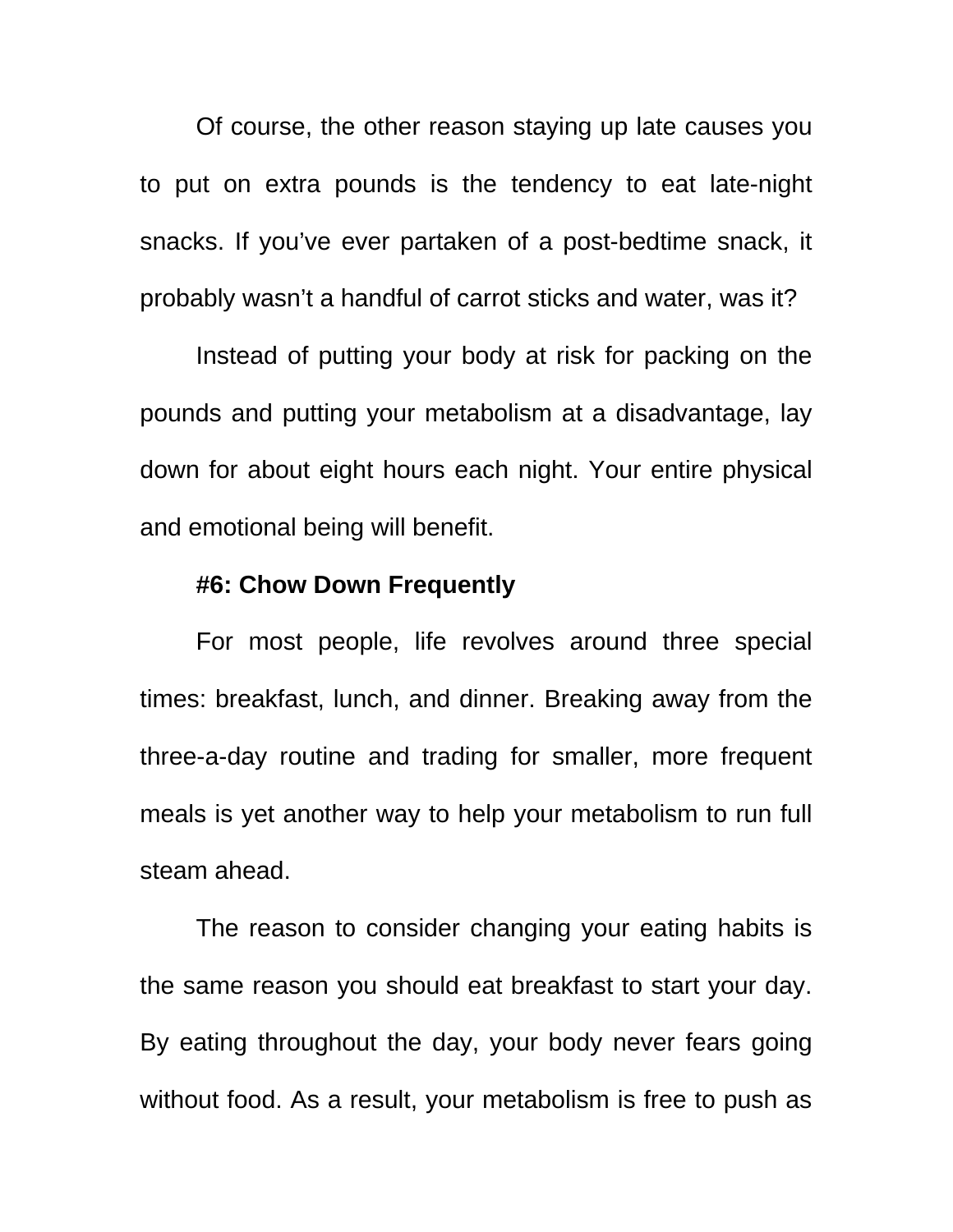hard as possible and burn off all the calories it finds, as there will be more coming in the near future.

When boosting the number of meals you eat, shoot for five a day. Begin your day with a healthy breakfast. A couple hours later, grab a sizeable snack, then a protein-rich lunch, a miniature meal around 3 or 4 p.m., and finish off with a small dinner a couple of hours before bedtime. As strange as it may sound, eating more often will actually result in your eating fewer calories. Eat fewer calories and get your metabolism working harder? Sounds like the perfect recipe for successful weight loss.

## **#7: Push Hard and Frantic**

If the majority of your time working out is spent performing slow and steady exercises and holding a constant pace on the treadmill, your metabolism may not be getting the boost it could with a more varied workout.